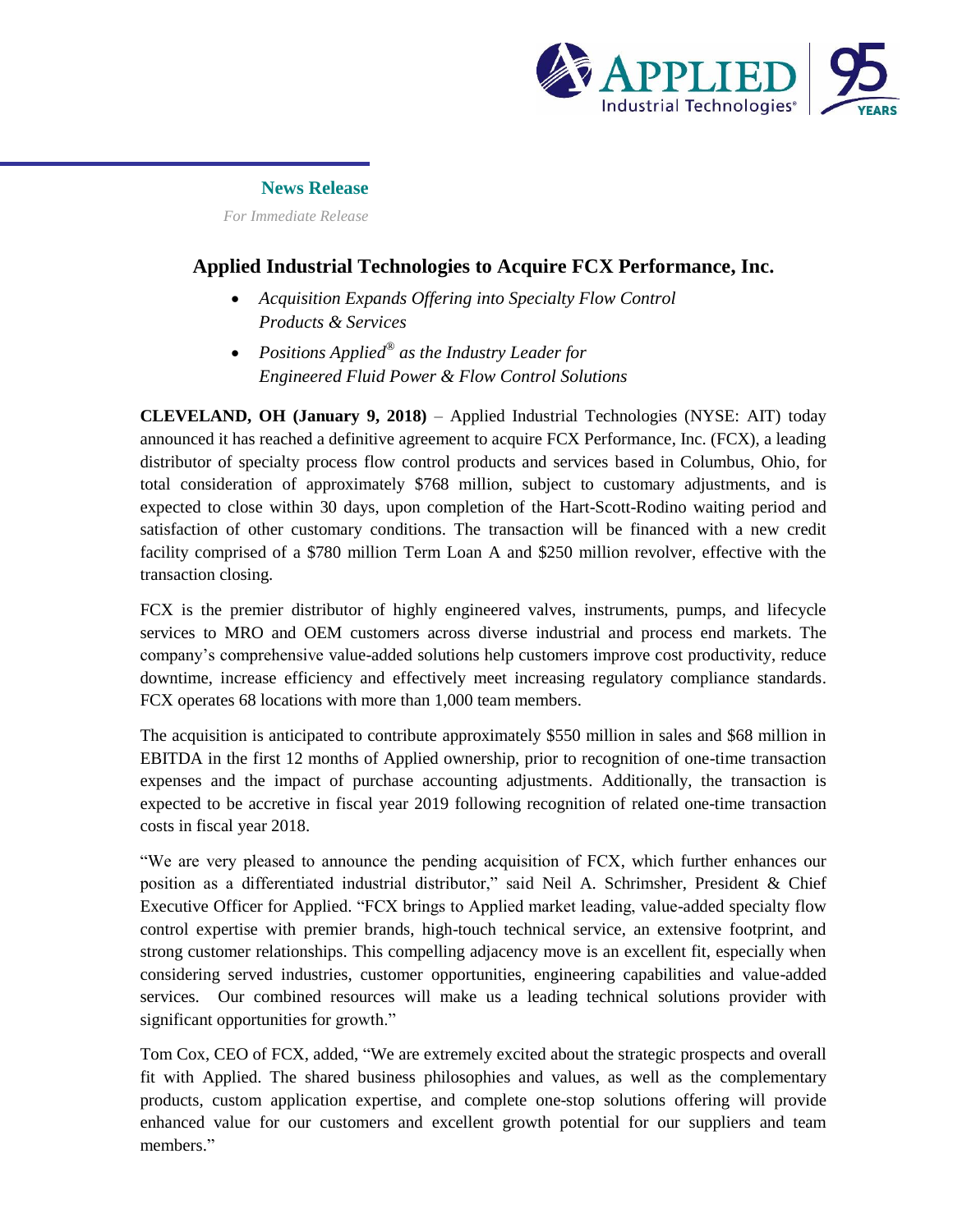## **Conference Call**

Applied will hold a conference call to discuss the transaction at 10 a.m. ET on Tuesday, January 9, 2018. Presentation materials will be available prior to the call. Interested parties may listen to the call and access the webcast presentation and materials through the Investor Relations portion of the Company's website at [www.applied.com,](http://www.applied.com/) or by dialing 877-311-4351 (toll free) or 614-999-9139 (International) using conference ID 8685729. A replay of the call will be available for two weeks by dialing 855-859-2056 or 800-585-8367 (both toll free), or 404-537-3406 using conference ID 8685729.

## **About Applied**

Founded in 1923, Applied Industrial Technologies is a leading distributor of bearings, power transmission products, fluid power components, and other industrial supplies, serving MRO and OEM customers in virtually every industry. In addition, Applied provides engineering, design and systems integration for industrial and fluid power applications, as well as customized mechanical, fabricated rubber and fluid power shop services. Applied also offers storeroom services and inventory management solutions that provide added value to its customers. For more information, visi[t www.applied.com.](http://www.applied.com/)

### **Safe Harbor and Non-GAAP Financial Measures**

This press release contains statements that are forward-looking concerning the agreement entered into by Applied to acquire FCX, including expectations regarding the financial and operational impact of the acquisition on Applied. The term "forward-looking" is defined by the Securities and Exchange Commission in its rules, regulations and releases, and Applied intends that such forwardlooking statements be subject to the safe harbors created thereby. Forward-looking statements are often identified by qualifiers such as "expect," "anticipate," "will," and similar expressions. All forward-looking statements are based on current expectations regarding important risk factors, including the following: the consummation of the proposed transaction on the proposed terms and schedule; Applied's financial and operational performance following the completion of the proposed transaction; the ability of Applied and the seller to satisfy closing conditions; Applied's ability to close the transaction, successfully integrate the business, and realize the strategic and other benefits of the acquisition; the timing of when the acquisition will be accretive to earnings; trends in the industrial sector of the economy; and other risk factors identified in Applied's most recent periodic report and other filings made with the Securities and Exchange Commission. Accordingly, actual results may differ materially from those expressed in the forward-looking statements, and the making of such statements should not be regarded as a representation by Applied or any other person that the results expressed therein will be achieved. Applied assumes no obligation to update publicly or revise any forward-looking statements, whether due to new information, or events, or otherwise.

This press release includes certain forward-looking financial measures that are not presented in accordance with generally accepted accounting principles ("GAAP"). These non-GAAP financial measures are numerical measures of financial performance that exclude or include amounts so as to be different than the most directly comparable measure that would be presented in accordance with GAAP in Applied's consolidated balance sheets and related consolidated statements of operations, comprehensive income, changes in stockholders' equity and cash flows. Non-GAAP financial measures should not be considered in isolation or as a substitute for the most directly comparable GAAP measures. Applied's non-GAAP financial measures may be different from non-GAAP